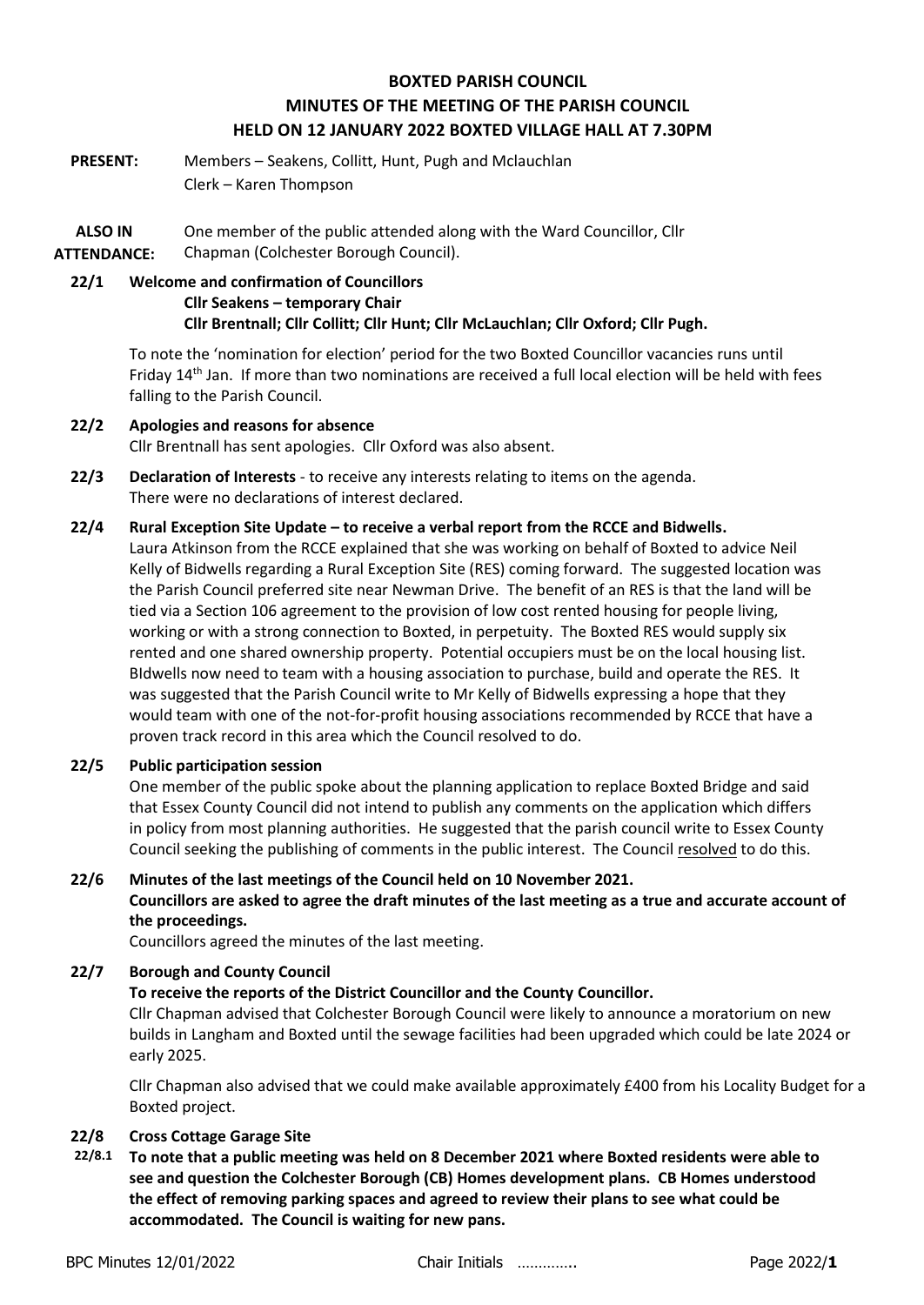This was noted.

### **22/8.2 To receive the legal advice from Wellers Hedleys regarding compulsory purchase.** The Council noted the advice from Wellers Hedleys. This led to a discussion about the land currently used by license as allotments and where any future allotments could be accommodated. In considering its duty to consider the provision of allotments the Council resolved to write and enquiry letter to Wormell Farms to see if land close to Boxted Cross might be available for purchase as allotment amenity space. It was also agreed to have provision of allotments on the agenda for the next meeting.

#### **22/9 Boxted Bridge**

**To note the public meeting held on 13 December 2021 and the report from Cllr Hunt.** This was noted.

### **22/10 Planning**

**.1** To consider commenting on the following applications and noting the decisions made:

| <b>CC/COL/106</b><br>/21 | Consultatio<br>n 7/1/22 –<br>28/1/22 | <b>Boxted Bridge, Boxted, Essex,</b> | Replacement of bridge and associated                                              |
|--------------------------|--------------------------------------|--------------------------------------|-----------------------------------------------------------------------------------|
|                          |                                      | CO4 5TB                              | highways works involving realignment,<br>junction improvements and width increase |
|                          |                                      |                                      | of the carriageway.                                                               |

The Council resolved to object to the planning application CC/COL/106/21 on the grounds that repair needed to be fully investigated and any replacement would need match the current size, shape and look of the current bridge to preserve its heritage in the Dedham Vale AONB.

#### Colchester Applications:

| 213004             | 28/10/2021 | Land east of, Carters Hill, Boxted<br>Colchester               | Application to discharge conditions 3, 9 &<br>11 of planning approval 210775                                                                     |
|--------------------|------------|----------------------------------------------------------------|--------------------------------------------------------------------------------------------------------------------------------------------------|
| 213015             | 29/10/2021 | 19 Songers Cottages, Dedham<br>Road, Boxted Colchester CO4 5SQ | Proposed two storey rear extension.                                                                                                              |
| 213097             | 08/11/2021 | Packwood House, Church Street,<br>Boxted Colchester CO4 5SY    | Proposed extension to the rear of existing<br>car port to form small store. First floor to<br>be formed as an annexe above existing car<br>port. |
| 213337             | 04/12/2021 | Parkview, Straight Road, Boxted<br>Colchester CO4 5QW          | Dropped kerb required for access to<br>existing driveway opening on property.                                                                    |
| 213373             | 08/12/2021 | Seven Gables, Cross Field Way,<br>Boxted Colchester CO4 5SF    | Proposed conversion of garage to annex                                                                                                           |
| 213457             | 17/12/2021 | Boxted Sports Pavilion, 1 Cage<br>Lane, Boxted CO4 5RE         | Proposed external alterations to include<br>the addition of a ramp, alterations to<br>fenestration, and internal refurbishment                   |
| 213484 &<br>213485 | 21/12/2021 | Songers, Cage Lane, Boxted<br>Colchester CO4 5RE               | Demolition of existing prefab garage and<br>replacement with proposed oak framed<br>cartlodge with store / office over.                          |

The Council considered the planning applications on the Colchester Borough Council planning portal and had no comments to make.

The Council also noted planning decisions made and appeal with the Planning Inspectorate.

#### **22/11 Parish Council Finance**

**.1 To receive the Parish Council Financial Report as at the 31 December 2021 (see attachments including bank statements).**

The Financial Report was received. It showed a spend to date of £76,097 (net of VAT) and receipts to date of £71,515. Bank balances were £60,356.

### **.2 To approve the invoices presented for December.**

The following invoices were approved for payment:

| Pay $net - total$ | 1,325.7 |
|-------------------|---------|
| <b>HMRC</b>       | 656.48  |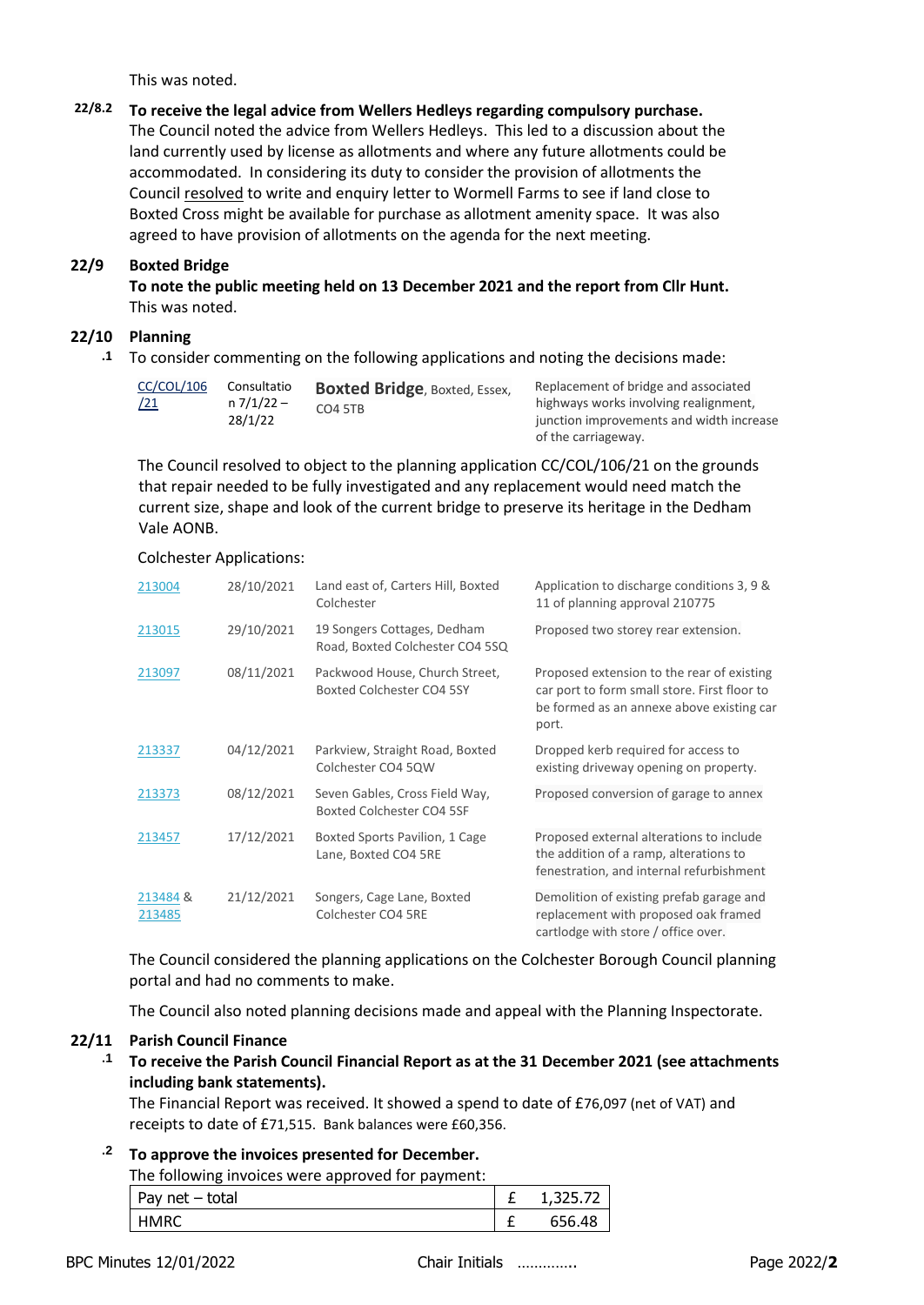| Pensions                                        | £ | 431.59    |
|-------------------------------------------------|---|-----------|
| Grounds expenses                                | f | 54.57     |
| clerk expenses                                  | £ | 114.80    |
| Recycling contract                              | £ | 35.38     |
| Anglia Bulbs - Village Green                    | £ | 131.10    |
| Naturescape bulbs - Village Green               | £ | 82.69     |
| Playdale - additional play facilities           | £ | 22,555.44 |
| Huddletree Nurseries - Village Green            | £ | 17.55     |
| Goren Farm yellow rattle - Village Green        | f | 150.00    |
| Hall room hire                                  | £ | 20.00     |
| Identilabel - water sign                        | £ | 93.00     |
| Further grounds expenses                        | £ | 36.60     |
| expenses - wood posts for notice board          | £ | 40.00     |
| Anglia bulbs - Village Green                    | £ | 131.10    |
| S106 - Hub refurbishment Ingleton Wood fee      | f | 779.81    |
| Parkers Bulbs - Village Green                   | £ | 240.30    |
| Finance admin Fee                               | £ | 1.50      |
| OS map data                                     | £ | 22.67     |
| Finance admin Fee                               | £ | 1.50      |
| S106 - Planning application - Hub refurbishment | £ | 145.00    |
| Finance admin Fee                               | f | 1.50      |
| Parkers Bulbs - Village Green                   | f | 240.30    |
| Finance admin Fee                               | £ | 1.50      |
| Hub Net Pay                                     | £ | 249.17    |
| Tenant - café equipment                         | £ | 450.00    |
| Hub Oven cleaning                               | £ | 230.00    |
| Elsey boiler service and repair                 | £ | 310.44    |
| Sofa removal - Colchester Borough               | £ | 50.00     |
| Finance admin fee                               | £ | 1.50      |

### **22/12 S106 Committee**

- **.1 To note that approval was received from the Fields in Trust for the installation of an access route to overflow parking. See Recreation Ground, below, for installation plans.**  The approval from the Fields In Trust was noted.
- **.2 To decide to apply for a Football Foundation grant for £80,000, based on the latest layout plans for the building refurbishment (see attached). Note the grant is likely to be forthcoming but if not successful then the funding shortfall of the S106 budget is likely to be approximately £40,000 (see attached). As part of Football Foundation grant the Parish Council will need to commit to meeting pitch standards which is likely to incur annual costs.** The Council resolved to apply for a Football Foundation Grant of £80,000 recognising that additional spend would be required on the pitches resulting from Pitch Power assessments.
- **.3 To note the submission of a planning application showing the external appearance changes to the Community Hub building.** This was noted.

### **22/13 Budget and Precept Requirement for 2022-2023**

## **.1 To consider and approve the draft budget.**

The Council approved a net budget £56,391. It would be published on the council website.

**.2 To agree the precept requirement based on the approved budget.** The Council resolved to submit a precept request of £55,104 allowing for £1,287 to be provided in Colchester Borough Council grants. This would result in a £1.63 (or 3.09%) increase in the Parish Council element of Council Tax for a Band D household to £87.72.